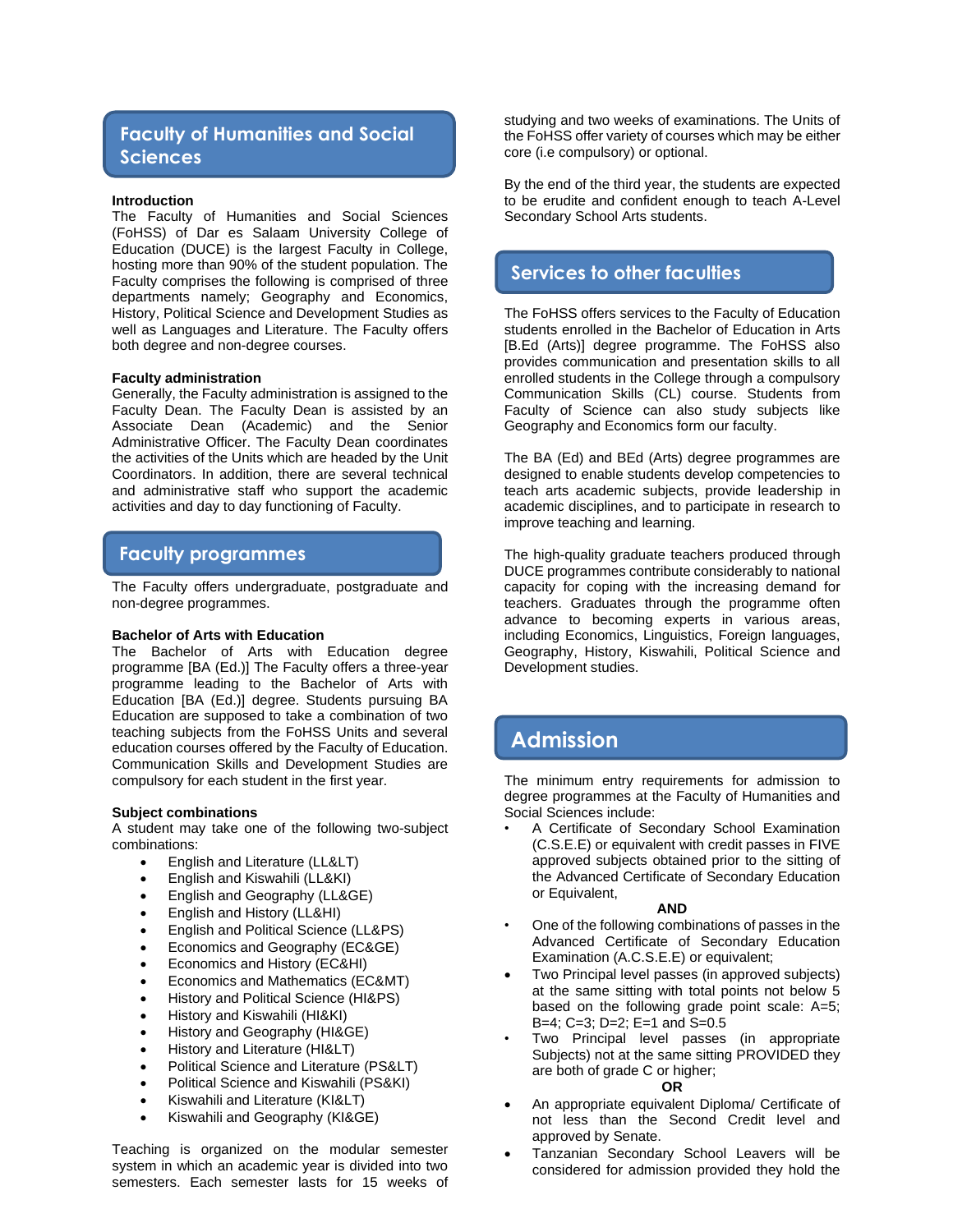suitable qualifications and have earned positive recommendation for a course of higher education from the head of the Secondary School attended.

# **Postgraduate programmes**

The faculty offers two postgraduate programmes:

## **Maters of Arts with Education (M.A.Ed) Degree Programme**

### **Programme Structure**

Master of Arts with Education (MA(Ed) Programme has five streams, namely; Linguistics, Geography, Kiswahili Literature, Literature and History.

### **Entry Requirements**

(i) First degree in education Arts Subjects (e.g. BA (Ed), or B.Ed. (Arts) from a recognized instruction of higher learning with at least a lower second class of GPA not less than 2.7 or its equivalent. In order to take language streams of the M.A (Ed) programme one has to have studied any of the following in the undergraduate degree. Linguistics, Kiswahili, French, English and Literature. For Geography and History streams one has to have studied the particular subjects in the undergraduate degree.

### **OR**

(ii) BA (Kiswahili), BA (Language Studies), (English), BA (Geography and Environmental Studies), BA (French), BA (Literature) and BA (History) with GPA not less than 2.7 plus a Postgraduate Diploma in Education (PGDE) from a recognized institution of higher learning with at least as average pass of B in their final University Examination of the PGDE Programme.

**Duration:** The Programme runs for 24 months **Mode of Delivery:** Coursework and Research Project

**Application Fee:** Applicants will be required to pay a non-refundable application fee as follows: TZS 50,000/= for Tanzanian applicants and US\$50 for Non-Tanzanian applicants

Application Fee should be paid through the bank as follows:

**BANK NAME:** NBC BANK **Account Name:** DUCE Collection Account **ACC.NO:** 071101000196

## **Applicable Tuition Fees**

Tuition Fee for the Master of Arts with Education Programme is TZS 4,000,000 for Tanzanian applicants and US\$6,150 for Non-Tanzanian applicants.

Masters of Arts in Public Administration

## **Master of Arts in Public Administration (Evening)**

The Master of Arts in Public Administration (Evening) is an evening taught programme comprising of coursework and dissertation and the duration shall be twenty four months (2 years). Coursework run for a period of two semesters of 15 teaching weeks, with final examination at the end of each semester. The second year shall be devoted to research and writing of the dissertation.

## **Entry Requirements**

Applicants will be required to have at least a first degree in public administration, political science or education with majors in public administration and/or political science or any related fields from a recognized institution of higher learning with at least a lower second GPA of not less than 2.7 or its equivalent.

### **How to Apply**

Applicants for this programme are required to complete all stages as shown in the guidelines for Online Application through the link: https://aris2.udsm.ac.tz/pgoa. Applicants should remember to select an appropriate programme for DUCE as the same programme is also offered in other colleges of the University of Dar es Salaam.

**Application Fee:** Applicants will be required to pay aa non-refundable application fee as follows: TZS 50,000/= for Tanzanian applicants and US\$50 for Non-Tanzanian applicants Application Fee should be paid through the bank as follows: **BANK NAME:** NBC BANK

**Account Name:** DUCE Collection Account **ACC.NO:** 071101000196

# **Applicable Tuition Fees**

Tuition Fee for the Master of Arts in Public Administration Programme is TZS 5,000,000 for Tanzanian applicants and US\$6,150 for Non-Tanzanian applicants. Masters of Arts in Public Administration

# **The Centre for Social and Political Research (Cspr)**

CSPR is a newly established Centre which came into effect in April 2018. The CSPR is in the Department of History, Political Science and Development Studies within the Faculty of Humanities and Social Sciences at the Dar es Salaam University College of Education (DUCE). The aim of the Centre is to provide a platform, through which members of the Department and the College at large can have the opportunity to effectively engage in the core functions of the University namely, teaching, research and providing public service. CSPR promotes collaborative and multidisciplinary research among members of the College and between DUCE staff and research centres and individuals within and outside the country.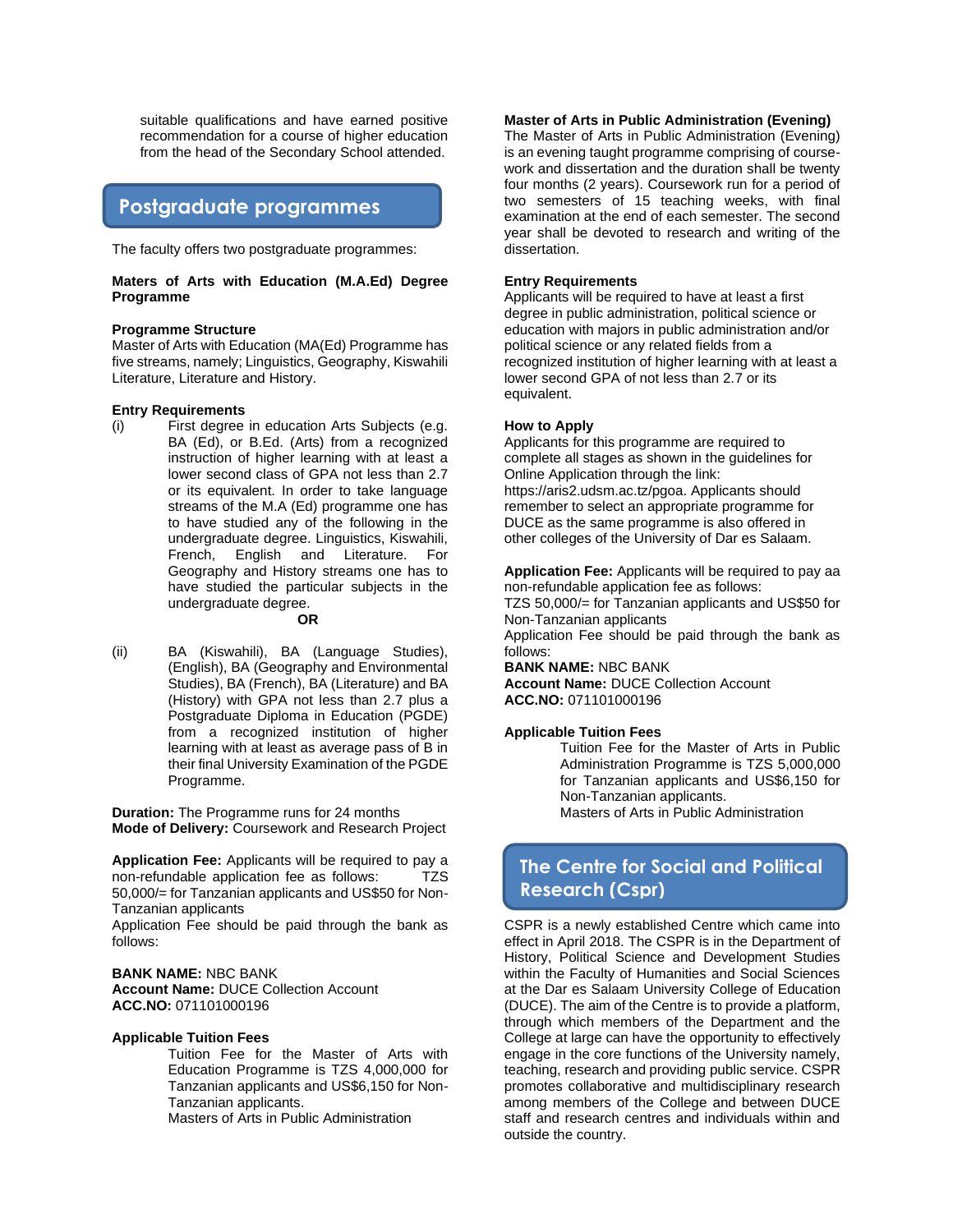**Contact**: Centre for Social and Political Research Dar es Salaam University College of Education P. O. Box 2329 Dar es Salaam, Tanzania Physical Address: Taifa Road Chang'ombe Area, adjacent to the New National **Stadium** Tel: +255 22 2850419 E-mail: cspr@duce.ac.tz cspr.duce@gmail.com

# **Non degree programmes**

The FoHSS offers several non-degree market tailored programmes and services designed to meet the demand of Tanzanians and foreigners /visitors.

### **Kiswahili for beginners**

The Department of Kiswahili at DUCE offers a Kiswahili for Beginners Course. The general aim of the course is to enable students to develop Kiswahili interactive and communicative skills and be able to communicate with Tanzanians and other Kiswahili speakers at ease.

The course takes students through listening, speaking, reading and writing activities, placing special emphasis on East African context. Students participate in classroom and out-of-class activities that provide frequent day-to-day interaction with native speakers of Kiswahili in Tanzania from Dar es Salaam, Zanzibar, Bagamoyo and other areas.

### **Mode of Delivery**

The course is delivered through two modes: the intensive course and the evening classes. The Intensive course is offered for eight weeks consecutively. during the long vacation, i.e. June – September every year.

The evening mode for Kiswahili for beginners is offered after normal working hours, i.e. between 03.00 pm - 08.00 pm during the week-days. Week-end classes are arranged for interested parties.

### **Course Fees**

The fees for both modes are as follows:

### **Evening Class Course**

- 1. Application fee: 30,000/= (or\$ 30) (once)
- 2. Registration fees:100,000/= (or \$ 100) (once)
- 3. Tuition fee: 500,000/= (or \$ 500) (per month)
- 4. Secretarial services: 100,000/=(or\$100) (once)

**Total 730,000/= (or \$ 730)**

### **Eight-week Intensive course**

- 1. Application fee 30,000/= (or \$ 30) (once)
- 2. Registration fee 100,000/= (or \$ 100) (once)
- 3. Tuition fee: 1,500,000/= (or \$ 1500) (per term, 8 weeks)
- 4. Secretarial Services:100,000/=(or\$ 100) (once) 5. Trips (Bagamoyo 2 days) 200,000/= (or \$ 200) (once)

**Total 1,930,000/= (or \$1930) (for the whole course duration)**

### **Translation and Editing Services**

The Translation and Editing Services are offered by two Units: The Foreign Languages, Linguistics and Literature Unit and the Kiswahili Unit. The services were introduced to cater the increasing demand to translate and edit various technical and non-technical texts; books, papers, menu, songs and movies, to mention just a few. The translation and editing work involves English, Kiswahili and French.

Translation and editing works are charged in two ways: ordinary and express. The 'ordinary charges' involve the kind of payment when work is done in normal time frame while express charging is for fast tracked work.

### **The English language proficiency test**

The English Language Proficiency Test is conducted by the Department of Foreign Languages, Linguistics and Literature of the Dar es Salaam University College of Education (DUCE). It is managed and administered by qualified members of academic staff. The test involves the examination of the following proficiencies all together:

Individual command of spoken English (speaking Communicative Standard English).

Individual ability in reading English

Individual ability to write in standard English

Individual listening ability of standard English

The testing mechanisms, all together, lead to one English proficiency certificate which is issued to and born by the tested individual.

### **Course Fees and Time Frame**

The fees charged for the English proficiency test are as follows:

| <b>DUCE Students</b>               | 10,000/    |
|------------------------------------|------------|
| <b>DUCE Alumni (DUCE Graduates</b> | 30,000/    |
| <b>DUCE Staff</b>                  | 30,000/    |
| Other interested parties/persons   | $40.000 =$ |

The English Proficiency Tests are conducted THREE TIMES every month. Clients and interested parties are advised to contact the Department of Foreign Languages, Linguistics and Literature at Dar es Salaam University College of Education (DUCE), Upper Floor in the FHSS Building for more information The English Proficiency Tests are conducted THREE TIMES every month. Clients and interested parties are advised to contact the Department of Foreign Languages, Linguistics and Literature at Dar es Salaam University College of Education (DUCE), Upper Floor in the FHSS Building for more information about examination dates, registration and fees payment modalities. about examination dates, registration and fees payment modalities.

# **Methods of teaching kiswahili as a foreign language**

The department of Languages and Literature offers a course on Methods of Teaching Kiswahili as a foreign language for all those who have done Kiswahili as a teaching subject. The course is offered in March and November every year at 50,000/= for DUCE students and alumni and 80,000/= for non-alumni.